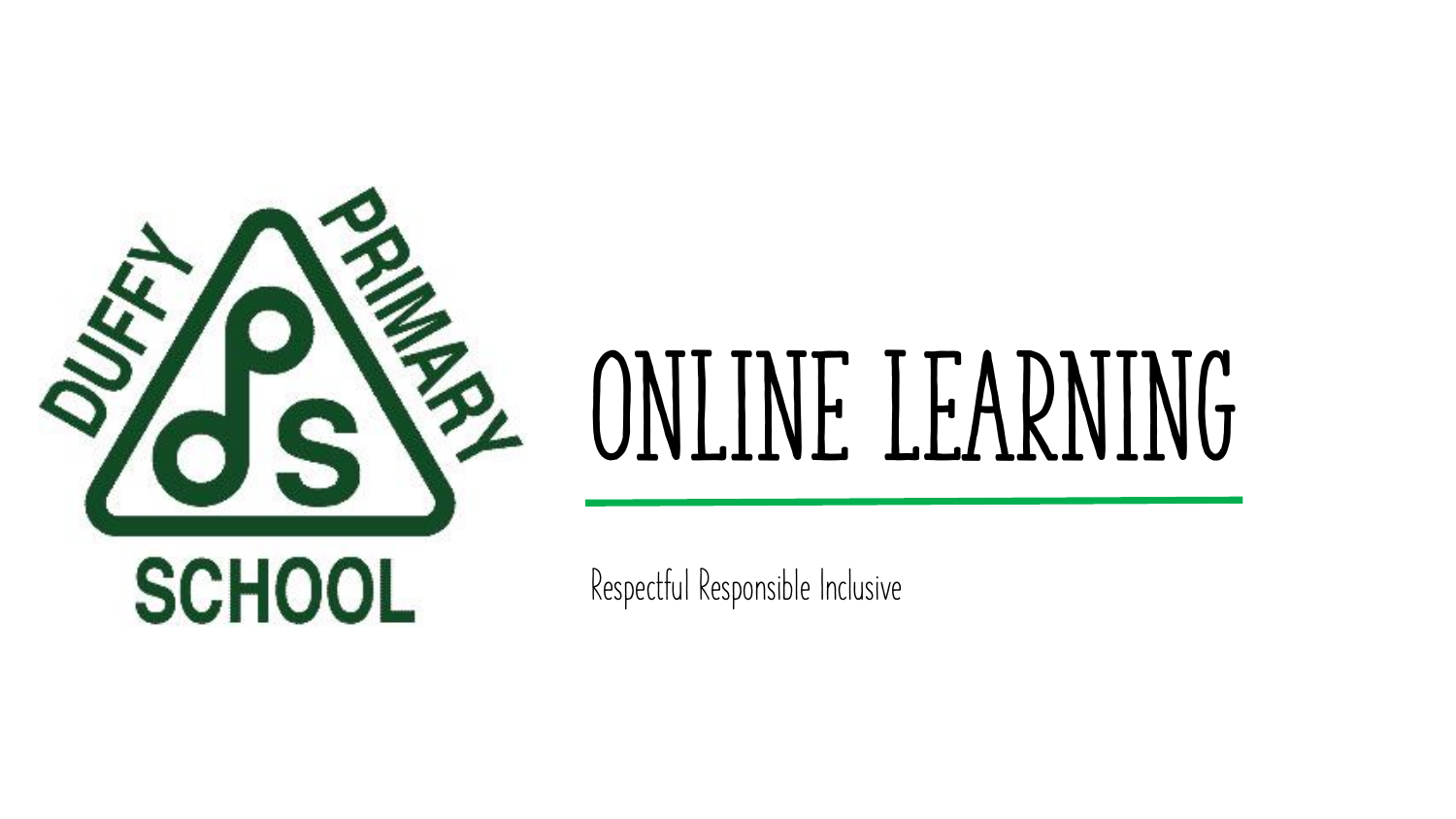### Online learning at duffy

**The online learning will support students to:**

- **Continue curriculum learning**
- **Apply knowledge**
- **Practise skills**
- **Stay connected with peers and teachers**
- **Complete online learning activites and tasks with the support of a teacher**
- **In these challenging times, it is important we provide as much continuity as possible for our children's education, no matter what the circumstances. ACT public schools are among the best in the country and we are committed to ensuring our students continue to receive a high-quality education during this time.**
- **ACT Directorate Online Learning Resources**

**[Home Learning Resources for Students and Families](https://sites.google.com/ed.act.edu.au/act-home-learning/resources-to-support-home-learning)**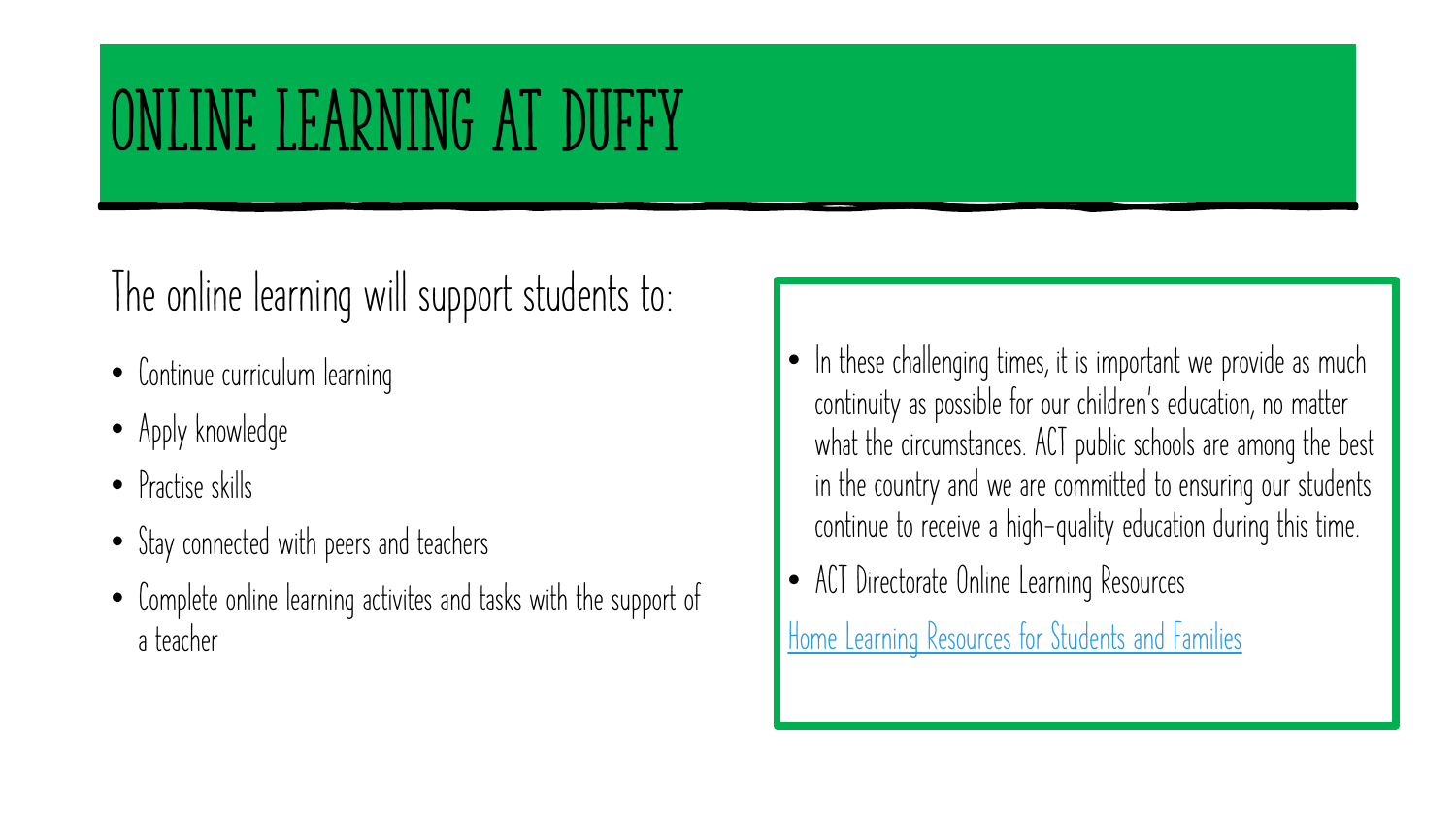#### PRESCHOOL - YEAR 2  $\Box$  Google Sites

- **Preschool - Year 2 Learning will be available via Google Sites**
- **Links will be sent to families via email**
- **Completed work, videos and photographs can be shared with teachers via email (We'd love to see your learning!)**
- **Teachers will contact students and families regularly and provide online face to face learning opportunities**
- **Please contact teachers via email if you have any concerns or questions**
- **We welcome your feedback as we begin our new learning adventure together [admin@duffyps.act.edu.au](mailto:admin@duffyps.act.edu.au)**
- **P-2 Executive Teacher – Casey Langler [casey-anne.langler@ed.act.edu.au](mailto:casey-anne.langler@ed.act.edu.au)**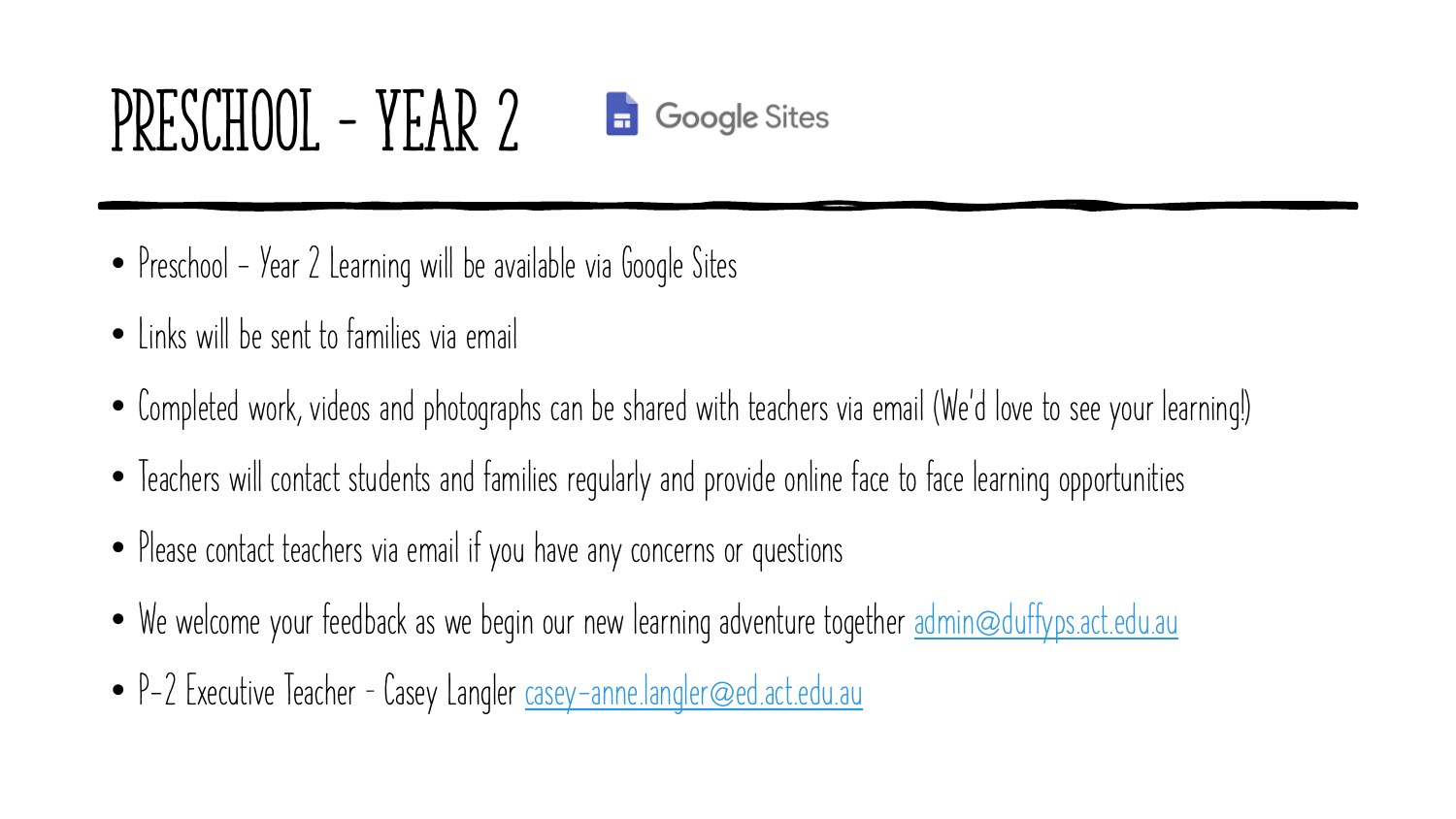



- Google Classroom
- **Year 3 – Year 6 Learning will be available via Google Classroom**
- **Links will be sent to families via email**
- **Completed work, videos and photographs can be shared with teachers via Google Classroom (We'd love to see your learning!)**
- **Teachers will contact students and families regularly and provide online face to face learning opportunities**
- **Please contact teachers via email if you have any concerns or questions**
- **We welcome your feedback as we begin our new learning adventure together [admin@duffyps.act.edu.au](mailto:admin@duffyps.act.edu.au)**
- **3 - 6 Executive Teacher – Shelley Penyu [shelley.penyu@ed.act.edu.au](mailto:shelley.penyu@ed.act.edu.au)**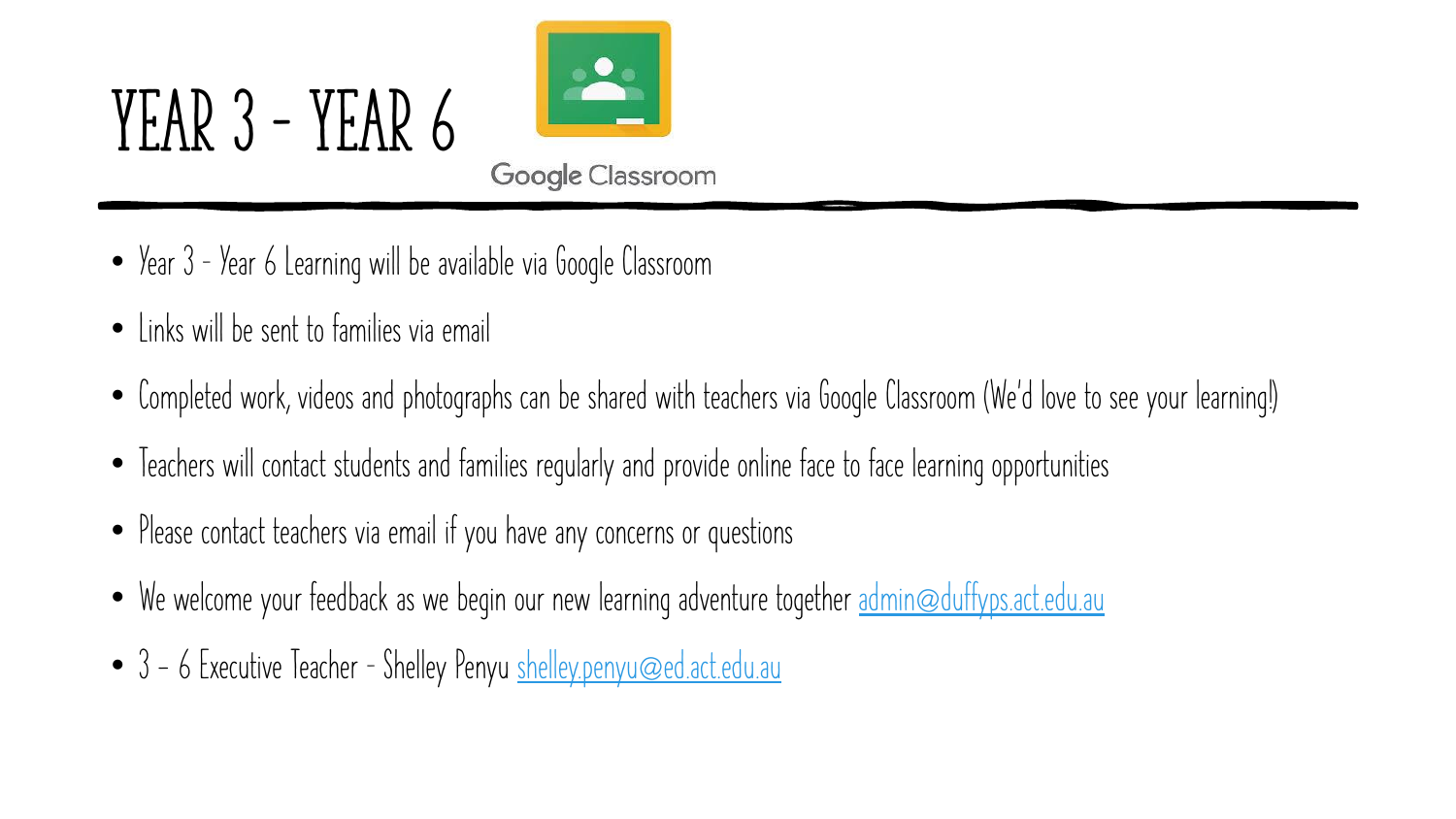### Online learning timetable

- **Preschool Online Learning will be updated fortnightly via Google Site**
- **Weekly Online Learning Timetables will be available via Kindergarten – Year 2 Google Sites**
- **Year 3 – Year 6 Weekly Online Learning Timetables will be sent to students and families via email and Google Classroom**
- **If you cannot access learning resources online please contact your classroom teacher**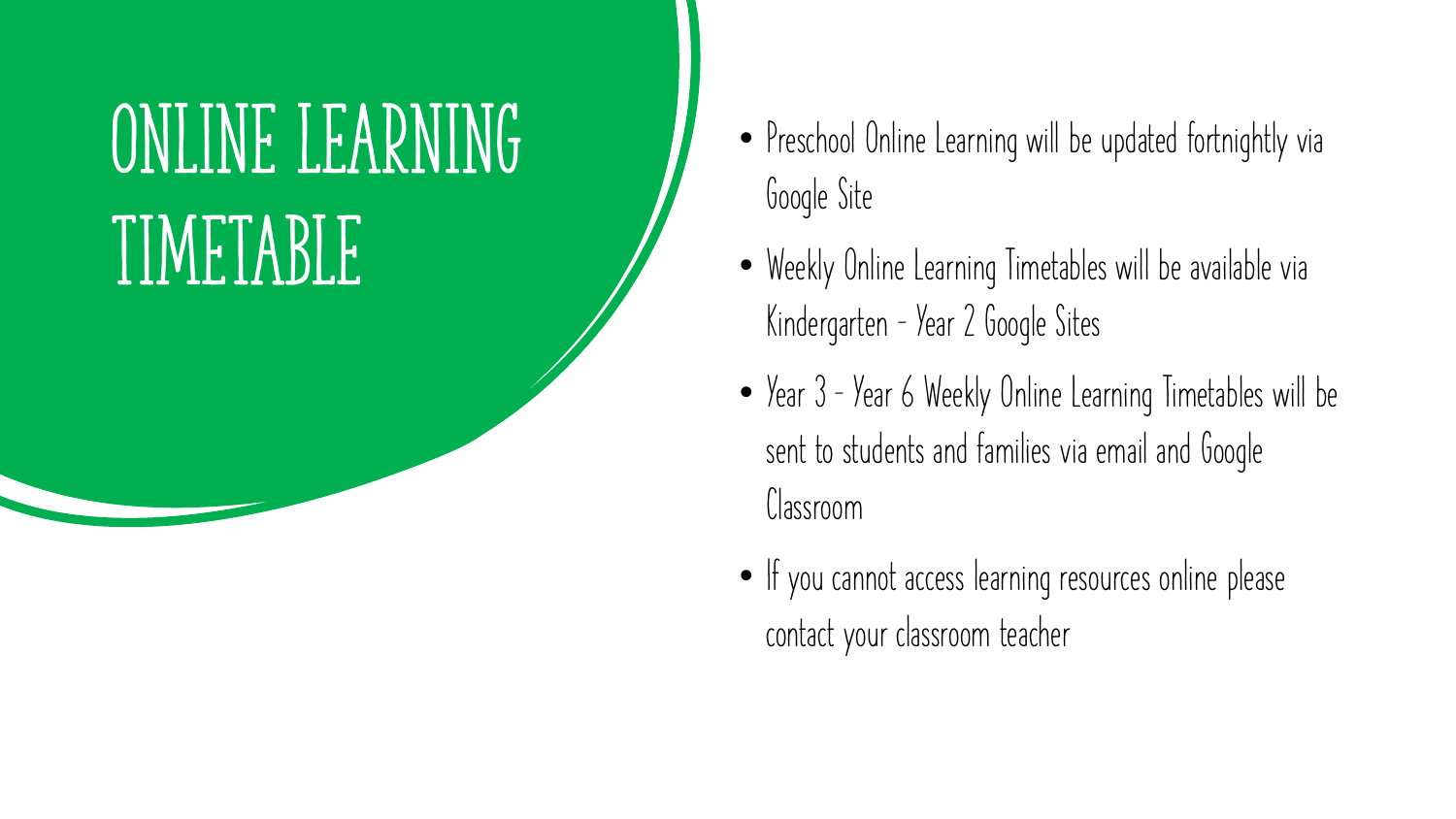

#### • **Be ready for school. No pyjamas.**

- **Join in online activities and discussions, when possible.**
- **Engage in the learning of your lessons. Try the activities you have been set. Give it a go.**
- **Complete the assigned activities and tasks.**
- **Share your learning with your teacher.**
- **Be polite to each other when interacting online.**
- **Encourage one another, this is going to be tricky at times.**
- **If in doubt, email a friend or your teacher.**
- **Uphold the Duffy school values – Respectful, Responsible & Inclusive.**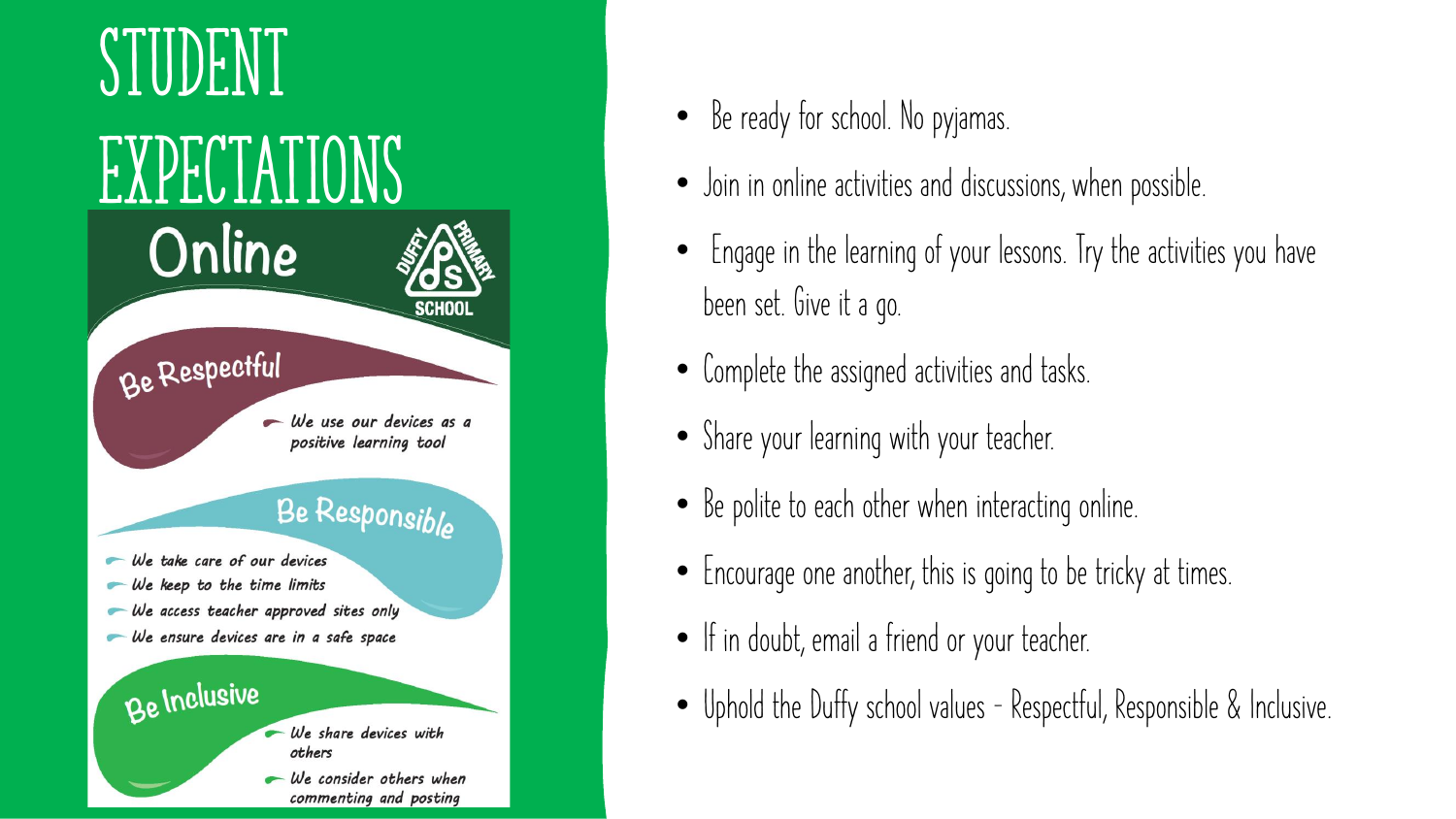### wellbeing

#### **ACT Directorate Links:**

**[Being Safe Online](https://www.education.act.gov.au/support-for-our-students/being-safe-online) COVID 19 - [Wellbeing Support Resources for Students and Families](https://www.education.act.gov.au/public-school-life/information-on-novel-coronavirus-covid-19)**

**These organisations can provide individual support or further information:**

- **Kids Help Line <https://kidshelpline.com.au/>**
- **Lifeline <https://www.lifeline.org.au/>**
- **Youth Beyond Blue <https://www.youthbeyondblue.com/>**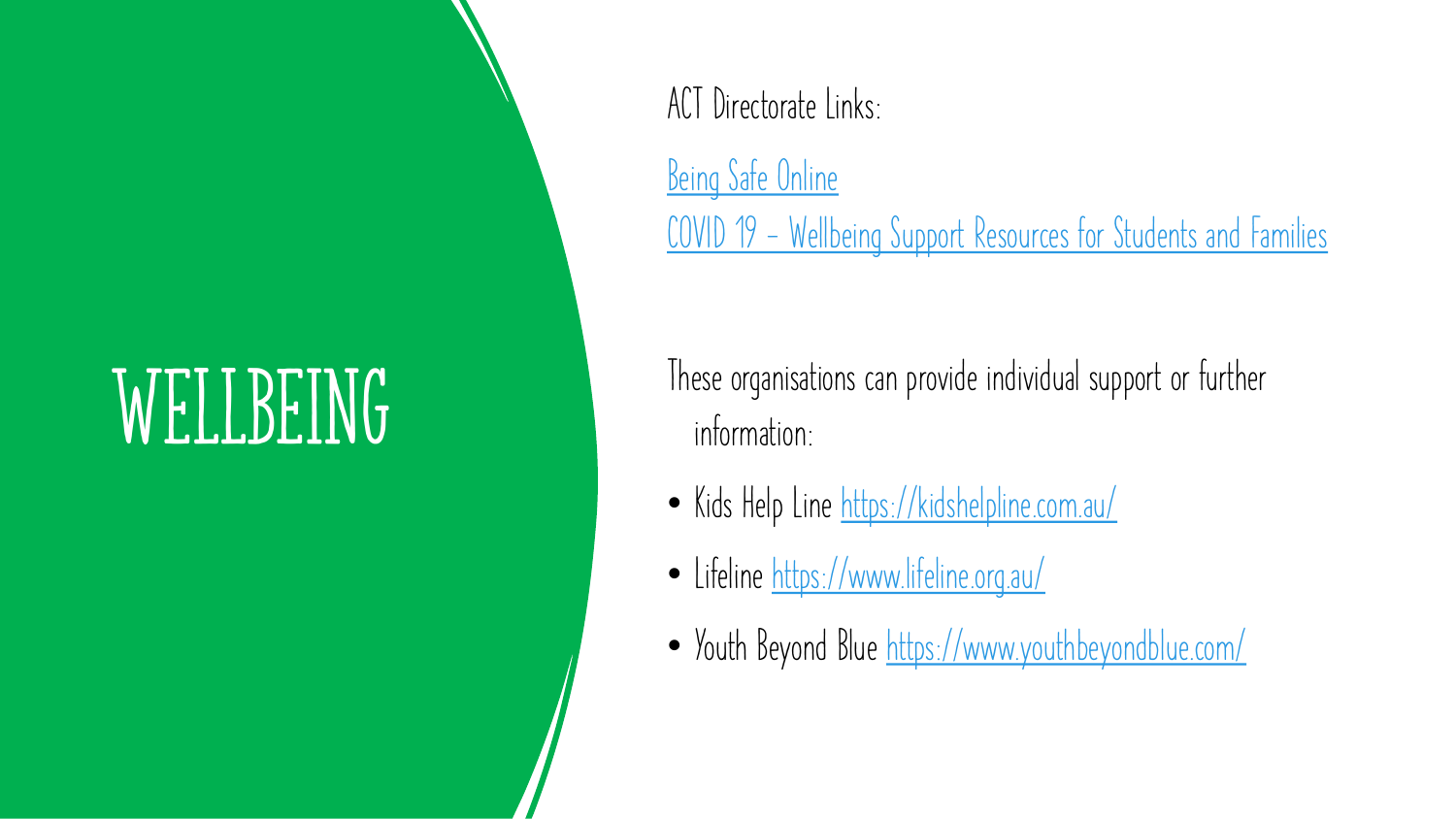## COMMUNICATION

#### **Ongoing communication can be made via**

- **Phone 02 6142 2510**
- **Email [admin@duffyps.act.edu.au](mailto:admin@duffyps.act.edu.au)**
- **Facebook [DuffyPrimarySchoolFacebook](https://www.facebook.com/pages/category/Education/Duffy-Primary-School-342374405859620/)**